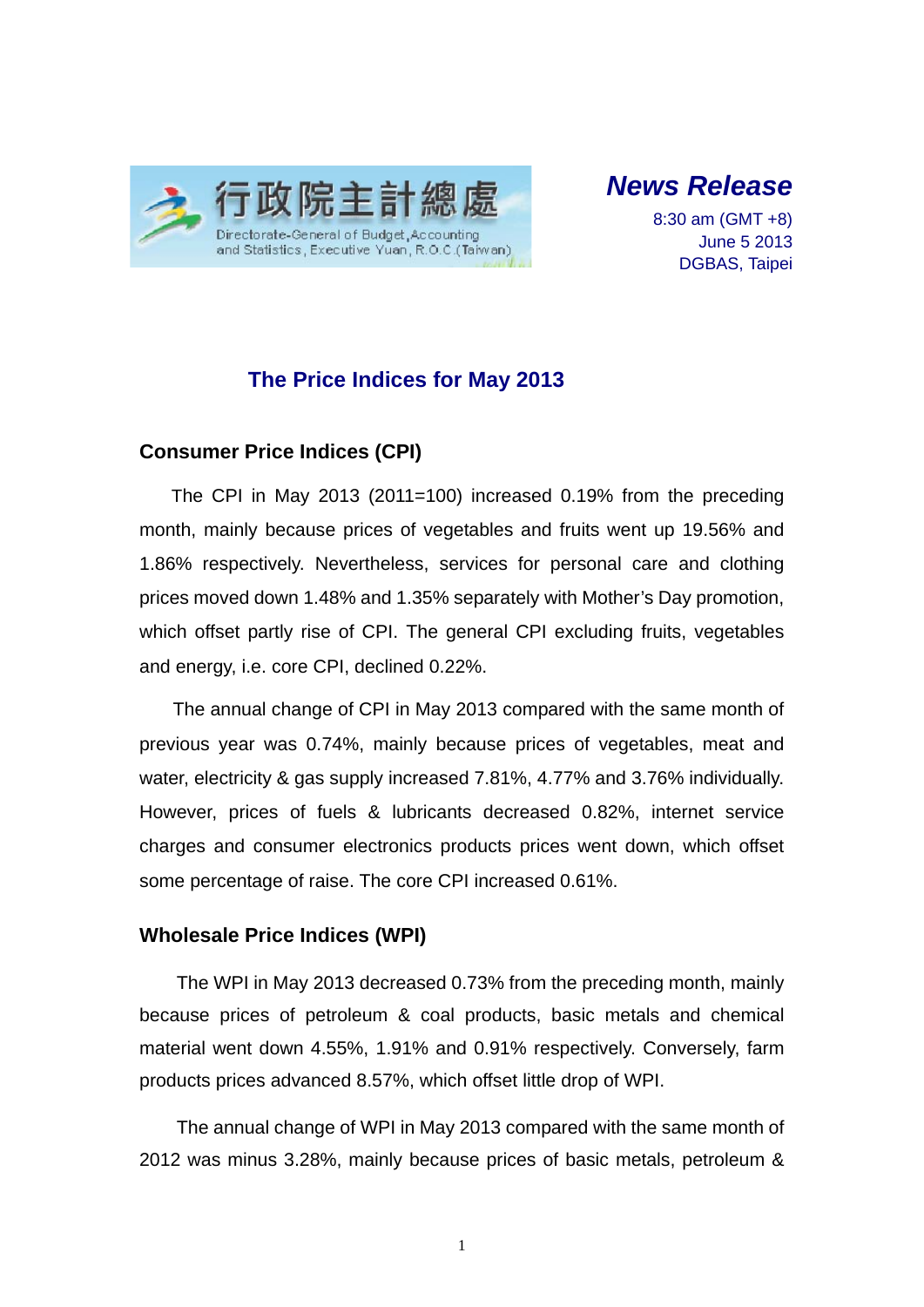coal products and chemical material went down 8.36%, 8.22% and 3.34% individually, while water supply, electricity & gas advanced 11.73%. The WPI for domestic sales excluding imports decreased 2.13%; import price index declined 5.71% and export price index down 2.10%.



#### **Statistical Tables**

Table1 The Changes of Consumer Price Indices Table2 The Changes of Wholesale Price Indices Table3 The Changes of Import Price Indices Table4 The Changes of Export Price Indices

#### **For Further Information:**

*Statistics Database:* http://eng.stat.gov.tw/ *DGBAS* news releases on the Internet: http://eng.dgbas.gov.tw/ *Tel:* +886-2-23803449; *Fax:* +886-2-23803465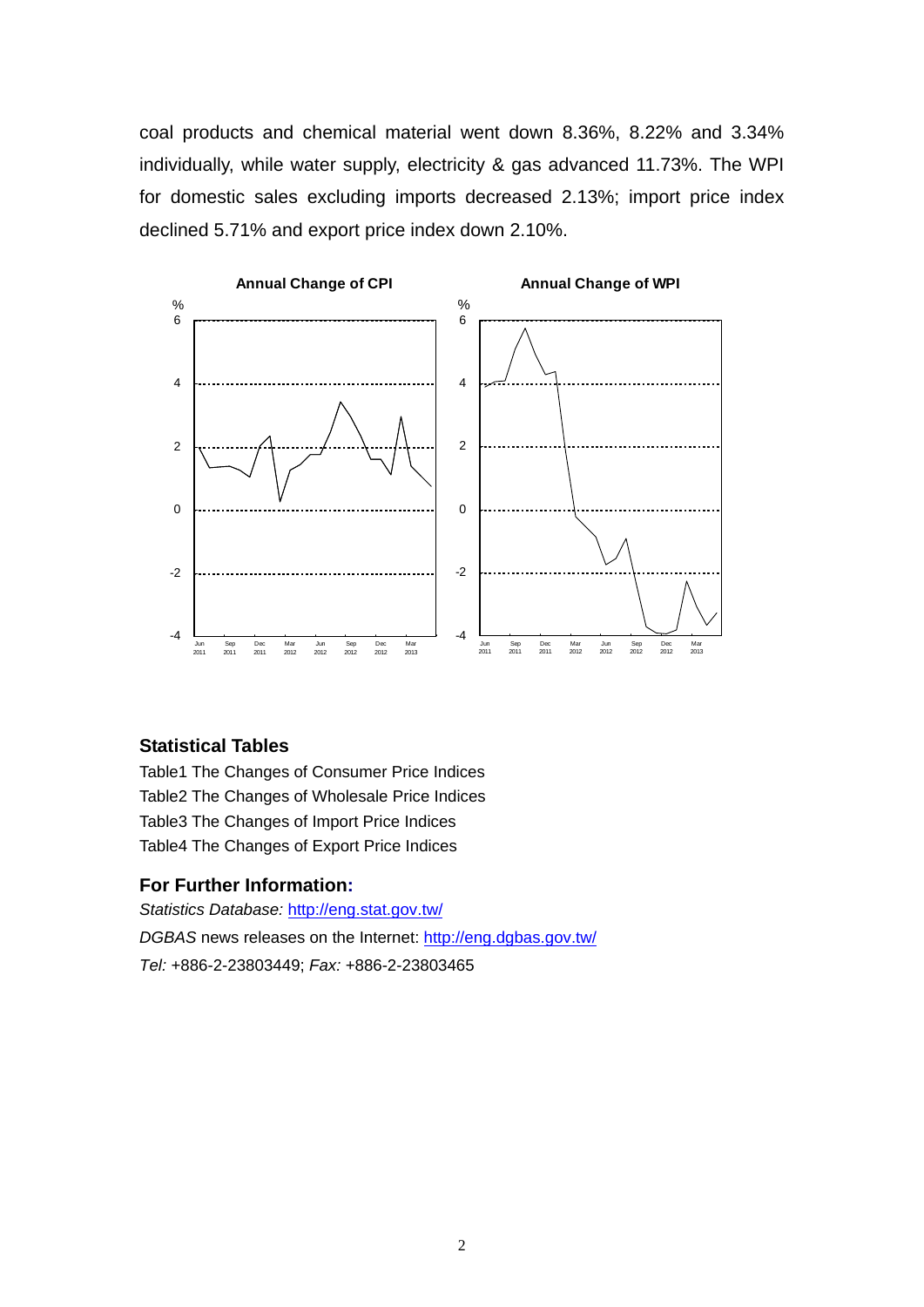## Table 1 The Changes of Consumer Price Indices

May 2013

| Groups                                                           | Weight<br>$(\%0)$ | Index of<br>May 2013<br>$(2011=100)$ | Compared<br>with<br>Previous<br>Month<br>(% ) | Compared<br>with the<br>Same Month<br>of Previous<br>Year $(\%)$ | The First Five<br>Months of 2013<br>Compared with<br>the Same Period<br>of Previous Year<br>(% ) |
|------------------------------------------------------------------|-------------------|--------------------------------------|-----------------------------------------------|------------------------------------------------------------------|--------------------------------------------------------------------------------------------------|
| General Index                                                    | 1,000.00          | 102.24                               | 0.19                                          | 0.74                                                             | 1.45                                                                                             |
| The Basic Group                                                  |                   |                                      |                                               |                                                                  |                                                                                                  |
| 1. Food                                                          | 251.94<br>19.96   | 104.49<br>99.40                      | 1.59<br>$-0.72$                               | 1.50<br>4.77                                                     | 2.07                                                                                             |
| Meat<br>Eggs                                                     | 1.94              | 102.08                               | $-8.82$                                       | $-4.42$                                                          | 4.06<br>0.14                                                                                     |
| Fish & Seafood                                                   | 15.57             | 104.96                               | 0.29                                          | 0.87                                                             | 1.29                                                                                             |
| Vegetables                                                       | 19.69             | 120.42                               | 19.56                                         | 7.81                                                             | $-1.92$                                                                                          |
| Fruits                                                           | 22.58             | 101.81                               | 1.86                                          | $-5.15$                                                          | 6.81                                                                                             |
| 2. Clothing                                                      | 37.68             | 105.62                               | $-1.35$                                       | $-1.41$                                                          | 1.42                                                                                             |
| Garments                                                         | 29.43             | 107.01                               | $-1.89$                                       | $-1.35$                                                          | 2.06                                                                                             |
| 3. Housing                                                       | 271.35            | 101.56                               | 0.01                                          | 1.23                                                             | 1.21                                                                                             |
| <b>Residential Rent</b>                                          | 182.23            | 101.21                               | 0.04                                          | 0.72                                                             | 0.79                                                                                             |
| <b>Household Operations</b>                                      | 8.15              | 98.19                                | 0.00                                          | 0.08                                                             | $-1.29$                                                                                          |
| Water, Electricity & Gas Supply                                  | 36.99             | 103.15                               | 0.00                                          | 3.76                                                             | 3.50                                                                                             |
| 4. Transportation & Communication                                | 153.36            | 100.55                               | $-0.41$                                       | 0.16                                                             | 1.52                                                                                             |
| Fuels & Lubricants                                               | 35.24             | 105.84                               | $-0.95$                                       | $-0.82$                                                          | 5.41                                                                                             |
| <b>Transportation Fees</b>                                       | 22.38             | 99.88                                | $-0.31$                                       | 0.41                                                             | 0.61                                                                                             |
| <b>Communication Fees</b>                                        | 34.91             | 94.26                                | $-0.15$                                       | 2.72                                                             | 0.52                                                                                             |
| 5. Health                                                        | 49.24             | 102.04                               | 0.11                                          | 1.56                                                             | 1.46                                                                                             |
| Medical Care Services                                            | 33.59             | 101.77                               | 0.03                                          | 1.43                                                             | 1.38                                                                                             |
| 6. Education & Entertainment<br><b>Educational Expenses</b>      | 168.44<br>97.20   | 100.23<br>99.67                      | $-0.41$<br>$-0.25$                            | $-0.42$<br>$-0.01$                                               | 0.73<br>0.15                                                                                     |
| <b>Entertainment Expenses</b>                                    | 71.24             | 101.01                               | $-0.60$                                       | $-1.01$                                                          | 1.47                                                                                             |
| 7. Miscellaneous                                                 | 67.99             | 101.96                               | $-0.59$                                       | 0.12                                                             | 0.65                                                                                             |
| Tobacco & Betel Nuts                                             | 11.54             | 109.23                               | 0.17                                          | 1.87                                                             | 4.38                                                                                             |
| Services For Nursery & Nursing Care <sup>1</sup>                 | 6.73              | 94.55                                | 0.41                                          | 1.00                                                             | $-4.17$                                                                                          |
| Services For Personal Care                                       | 14.87             | 99.55                                | $-1.48$                                       | 0.24                                                             | 0.27                                                                                             |
| Commodity and Service Groups                                     |                   |                                      |                                               |                                                                  |                                                                                                  |
| 1. Commodity                                                     | 425.11            | 103.42                               | 0.58                                          | 0.58                                                             | 1.81                                                                                             |
| Non-durable Consumer Goods<br>Semi-durable Consumer Goods        | 280.71<br>62.74   | 104.53<br>103.67                     | 1.25<br>$-0.75$                               | 1.35<br>$-0.52$                                                  | 2.55<br>1.05                                                                                     |
| <b>Durable Consumer Goods</b>                                    | 81.65             | 97.69                                | $-0.77$                                       | $-2.11$                                                          | $-1.43$                                                                                          |
| 2. Service                                                       | 574.89            | 101.20                               | $-0.10$                                       | 0.81                                                             | 1.02                                                                                             |
| Food Away From Home                                              | 98.99             | 103.82                               | 0.08                                          | 1.66                                                             | 2.16                                                                                             |
| Housing Service                                                  | 199.51            | 101.06                               | 0.05                                          | 0.69                                                             | 0.68                                                                                             |
| Transportation & Communication Service                           | 83.75             | 97.92                                | $-0.13$                                       | 0.98                                                             | 0.30                                                                                             |
| <b>Medical Care Service</b>                                      | 33.59<br>128.35   | 101.77<br>101.64                     | 0.03<br>$-0.36$                               | 1.43<br>0.20                                                     | 1.38<br>1.47                                                                                     |
| Education & Entertainment Service<br>Frequency of Purchase Group |                   |                                      |                                               |                                                                  |                                                                                                  |
| Items to buy about once a month                                  | 248.36            | 104.36                               | 1.12                                          | 2.16                                                             | 2.67                                                                                             |
| Items to buy about once every three months                       | 159.12            | 102.57                               | 0.69                                          | 0.13                                                             | 1.34                                                                                             |
| Items to buy about once every six months                         | 104.06            | 102.99                               | $-0.71$                                       | 1.25                                                             | 2.65                                                                                             |
| Items to buy about once a year                                   | 118.47            | 101.35                               | $-0.34$                                       | 0.61                                                             | 0.72                                                                                             |
| Items to buy infrequently                                        | 208.20            | 100.08                               | $-0.44$                                       | $-0.87$                                                          | 0.00                                                                                             |
| Other Special Group                                              |                   |                                      |                                               |                                                                  |                                                                                                  |
| General Index Excluding Fruits & Vegetables                      | 957.74            | 101.79                               | $-0.24$                                       | 0.70                                                             | 1.31                                                                                             |
| General Index Excluding Fruits, Vegetables &                     | 890.26            | 101.54                               | $-0.22$                                       | 0.61                                                             | 1.02                                                                                             |
| Energy                                                           |                   |                                      |                                               |                                                                  |                                                                                                  |
| General Index Excluding Imputed Rent                             | 838.21            | 102.44                               | 0.23                                          | 0.75                                                             | 1.57                                                                                             |
| Households in Different Disposable Income Groups                 |                   |                                      |                                               |                                                                  |                                                                                                  |
| Lowest 20% Disposable Income Group                               | 1,000.00          | 102.58                               | 0.43                                          | 1.08                                                             | 1.52                                                                                             |
| Middle 60% Disposable Income Group                               | 1,000.00          | 102.32                               | 0.22                                          | 0.84                                                             | 1.49                                                                                             |
| Highest 20% Disposable Income Group                              | 1,000.00          | 102.11                               | 0.03                                          | 0.65                                                             | 1.46                                                                                             |

Note: 1.includes nannies, housecleaning expenses and services paid for keeping household running efficiently. 2.All data are subject to revision 3 months after original publication due to late reports and corrections by respondents.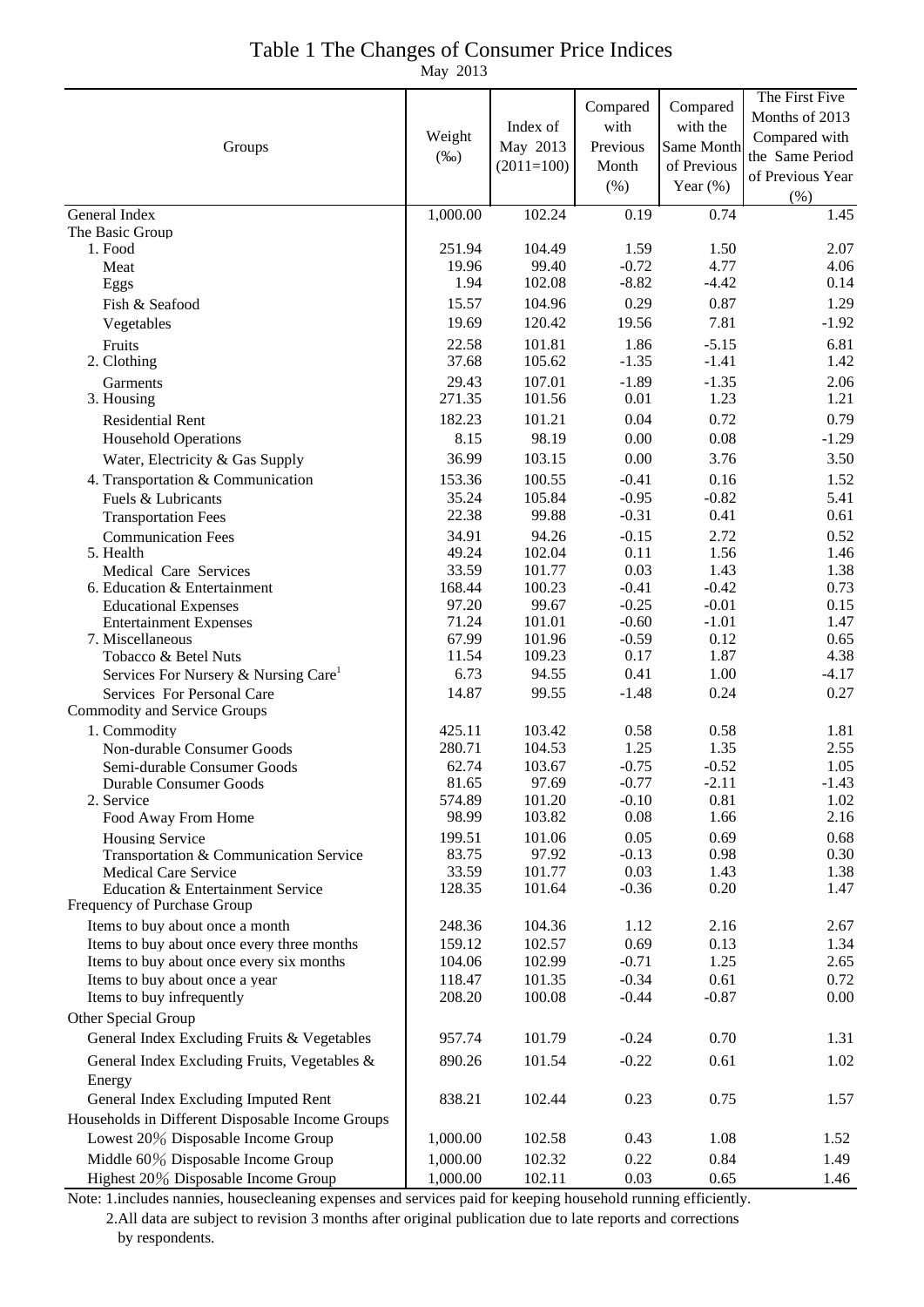# Table 2 The Changes of Wholesale Price Indices

May 2013

|                                                  |                   |              |                    | Compared           | The First Five     |
|--------------------------------------------------|-------------------|--------------|--------------------|--------------------|--------------------|
| Groups                                           |                   | Index of     | Compared           | with the Same      | Months of 2013     |
|                                                  |                   | May 2013     | with Previous      | Month of           | Compared with      |
|                                                  |                   | $(2011=100)$ | Month              | Previous Year      | the Same Period    |
|                                                  |                   |              | (% )               | (% )               | of Previous Year   |
|                                                  |                   | 96.05        |                    |                    | (%)                |
| General Index                                    | 1000.00<br>298.00 | 97.98        | $-0.73$<br>$-0.17$ | $-3.28$<br>$-2.13$ | $-3.24$<br>$-0.83$ |
| <b>Domestic Sales Excluding Imports</b>          |                   |              |                    |                    |                    |
| Imports                                          | 334.08            | 93.31        | $-1.43$            | $-5.71$            | $-5.70$            |
| Exports                                          | 367.92            | 96.81        | $-0.55$            | $-2.10$            | $-3.07$            |
| <b>Basic Group</b>                               |                   |              |                    |                    |                    |
| 1. Agriculture, Forestry, Fishing & Animal       |                   |              |                    |                    |                    |
| <b>Husbandry Products</b>                        | 28.46             | 96.93        | 3.96               | $-8.32$            | $-6.80$            |
| (1) Farm Products                                | 15.22             | 99.85        | 8.57               | $-6.00$            | $-5.14$            |
| (2) Poultry & Livestock Products                 | 6.96              | 93.30        | $-1.80$            | 3.32               | 5.61               |
| (3) Forest Products                              | 0.33              | 100.46       | 0.05               | 10.40              | 8.61               |
| (4) Fishery Products                             | 5.95              | 94.17        | $-0.53$            | $-20.46$           | $-17.49$           |
| 2. Quarrying & Minerals Products                 | 68.10             | 94.13        | $-0.61$            | $-6.64$            | $-8.26$            |
| (1) Crude Petroleum & Natural Gas                | 48.99             | 97.64        | $-0.68$            | $-5.26$            | $-7.15$            |
| (2) Quarrying Products & Other Mineral Products  | 19.10             | 83.01        | $-0.44$            | $-11.88$           | $-12.38$           |
| 3. Manufacturing Products                        | 876.63            | 95.71        | $-0.92$            | $-3.22$            | $-3.02$            |
| $(1)$ Foods                                      | 23.64             | 100.82       | $-0.89$            | 1.18               | 1.43               |
| (2) Beverages                                    | 5.11              | 103.96       | 0.01               | 1.48               | 1.72               |
| (3) Tobaccos                                     | 2.24              | 111.29       | 0.00               | 2.27               | 3.92               |
| (4) Textile Products                             | 18.30             | 97.35        | 1.02               | $-1.32$            | $-1.60$            |
| (5) Wearing Apparel & Clothing Accessories       | 3.47              | 106.48       | $-0.44$            | 1.63               | 1.75               |
| (6) Leather, Fur & Related Products              | 3.83              | 108.24       | 0.96               | 5.24               | 2.80               |
| (7) Wood & Bamboo Products                       | 1.79              | 106.50       | 0.05               | 6.14               | 4.79               |
| (8) Pulp, Paper, Paper Products & Printed Matter | 13.84             | 94.28        | $-0.35$            | $-2.68$            | $-2.25$            |
| (9) Petroleum & Coal Products                    | 63.88             | 99.05        | $-4.55$            | $-8.22$            | $-2.41$            |
| (10)Chemical Material                            | 117.65            | 91.30        | $-0.91$            | $-3.34$            | $-3.16$            |
| (11) Chemical Products & Medical Goods           | 28.96             | 94.33        | $-0.54$            | $-4.53$            | $-4.93$            |
| (12) Rubber & Plastic Products                   | 23.42             | 98.04        | $-0.57$            | $-2.23$            | $-2.11$            |
| (13) Non-metallic Mineral Products               | 19.84             | 88.23        | $-1.20$            | $-10.63$           | $-8.43$            |
| (14) Basic Metals                                | 80.93             | 84.56        | $-1.91$            | $-8.36$            | $-7.88$            |
| (15) Fabricated Metal Products                   | 39.13             | 95.80        | $-0.45$            | $-1.37$            | $-2.10$            |
| (16) Electronic Parts & Components               | 227.68            | 99.16        | $-0.28$            | $-0.63$            | $-1.70$            |
| (17) Computer, Electronic & Optical Products     | 67.69             | 97.61        | $-0.29$            | $-2.87$            | $-4.28$            |
| (18) Electrical Equipment                        | 27.16             | 96.51        | $-1.15$            | $-2.58$            | $-1.78$            |
| (19) Machinery & Equipment                       | 60.18             | 95.82        | $-0.83$            | $-5.09$            | $-4.56$            |
| (20) Transport Equipment & Parts                 | 36.02             | 100.05       | $-0.44$            | $-0.88$            | $-0.80$            |
| (21) Furniture & Fixtures                        | 3.96              | 102.74       | 0.24               | 0.79               | $-0.42$            |
| (22) Miscellaneous Products                      | 7.95              | 105.19       | 0.73               | 3.89               | 1.70               |
| 4. Water Supply, Electricity & Gas               | 26.82             | 110.12       | $-0.01$            | 11.73              | 11.13              |
| By Stage of Processing                           |                   |              |                    |                    |                    |
| 1. Crude Materials                               | 87.80             | 93.07        | $-0.60$            | $-4.98$            | $-5.71$            |
| 2. Intermediate Materials                        | 396.99            | 95.32        | $-1.27$            | $-3.65$            | $-2.26$            |
| 3. Finished Goods                                | 147.31            | 99.30        | 0.22               | $-3.59$            | $-2.36$            |
| (1) Capital Equipment                            | 45.19             | 93.80        | $-0.93$            | $-7.32$            | $-6.12$            |
| (2) Consumer Goods                               | 102.13            | 102.25       | 0.71               | $-1.77$            | $-0.27$            |
| Special Groups                                   |                   |              |                    |                    |                    |
| <b>Domestic Sales</b>                            | 632.08            | 95.53        | $-0.83$            | $-4.00$            | $-3.39$            |
| <b>Domestic Products</b>                         | 665.92            | 97.52        | $-0.38$            | $-2.00$            | $-1.86$            |
| Non-Heavy Chemical Industrial Products           | 157.57            | 97.78        | $-0.24$            | $-1.22$            | $-1.56$            |
| Heavy Chemical Industrial Products               | 719.06            | 95.05        | $-1.06$            | $-3.75$            | $-3.47$            |

Note: All data are subject to revision 3 months after original publication due to late reports and corrections by respondents.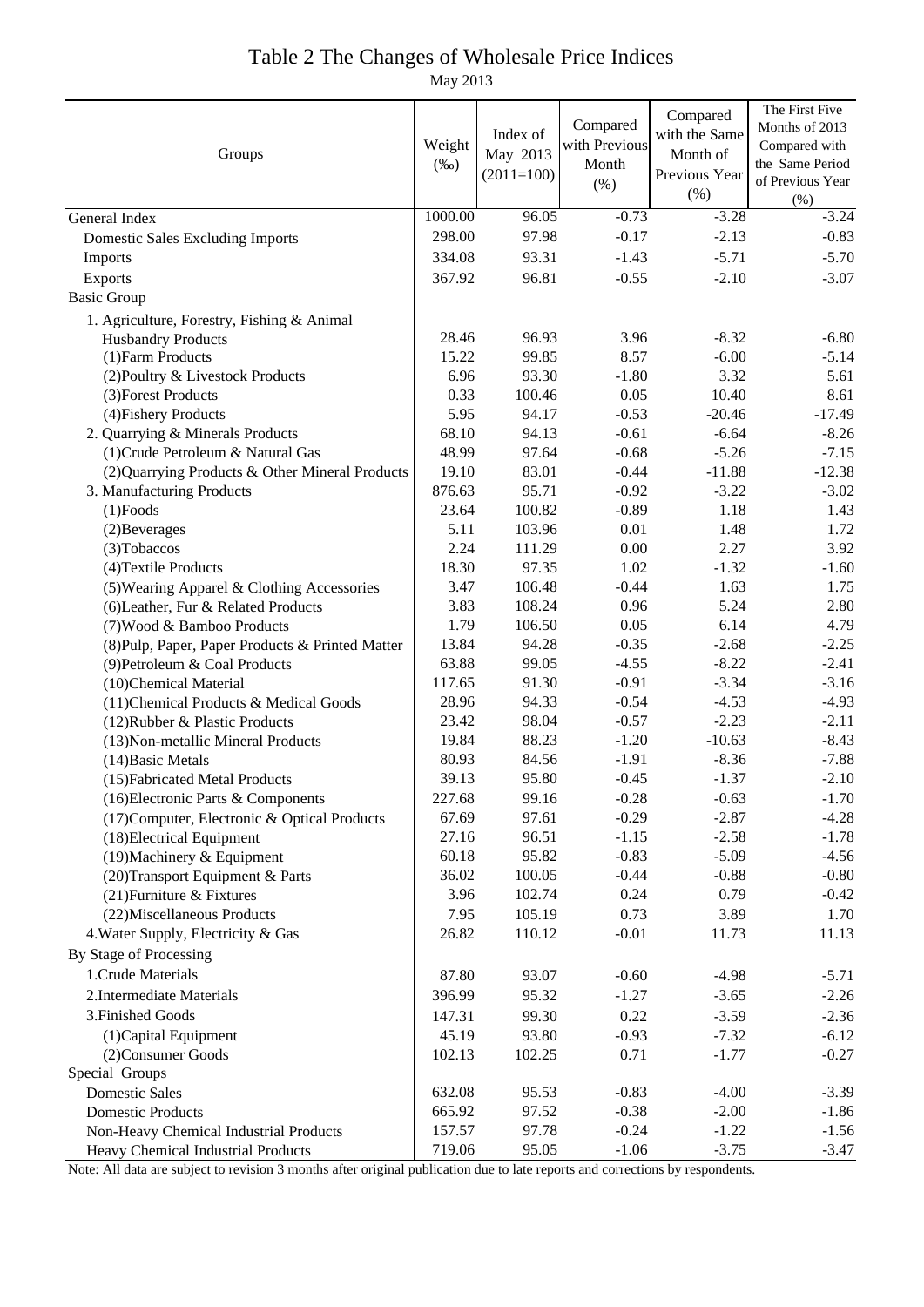## Table 3 The Changes of Import Price Indices

May 2013

|               | Groups                                                                                  | Weight<br>$(\%0)$ | Index of May<br>2013<br>$(2011=100)$ | Compared<br>with Previous<br>Month<br>(% ) | Compared with<br>the Same Month<br>of Previous Year | The First Five Months<br>of 2013 Compared<br>with the Same Period<br>of Previous Year (%) |
|---------------|-----------------------------------------------------------------------------------------|-------------------|--------------------------------------|--------------------------------------------|-----------------------------------------------------|-------------------------------------------------------------------------------------------|
|               | Basic Group (on N.T.D. Basis)                                                           |                   |                                      |                                            | (% )                                                |                                                                                           |
| General Index |                                                                                         | 1000.00           | 93.31                                | $-1.43$                                    | $-5.71$                                             | $-5.70$                                                                                   |
| Sec. 1        | <b>Animal Products</b>                                                                  | 8.61              | 108.33                               | 1.04                                       | 13.23                                               | 3.99                                                                                      |
| Sec. 2        | Vegetable Products                                                                      | 18.11             | 100.21                               | $-0.51$                                    | 3.51                                                | 6.23                                                                                      |
| Sec. 4        | Prepared Foodstuffs, Beverages, Spirits & Tobacco                                       | 14.68             | 104.22                               | $-1.43$                                    | 1.15                                                | 2.17                                                                                      |
| Sec. 5        | <b>Mineral Products</b>                                                                 | 251.08            | 92.90                                | $-2.86$                                    | $-8.70$                                             | $-8.57$                                                                                   |
| Sec. 6        | Products of The Chemical or Allied Industries                                           | 125.25            | 93.28                                | $-0.83$                                    | $-4.01$                                             | $-3.58$                                                                                   |
| Sec. 7        | Plastics & Articles Thereof; Rubber & Articles Thereof                                  | 36.74             | 87.50                                | $-1.66$                                    | $-9.29$                                             | $-8.14$                                                                                   |
| Sec. 8        | Leather & Articles Thereof                                                              | 4.12              | 107.55                               | 0.34                                       | 6.53                                                | 3.77                                                                                      |
| Sec. 9        | Wood & Articles of Wood                                                                 | 5.15              | 106.41                               | $-0.07$                                    | 7.70                                                | 6.25                                                                                      |
|               | Sec. 10 Woodpulp, Paper & Articles Thereof                                              | 10.59             | 90.21                                | $-0.49$                                    | $-4.09$                                             | $-4.46$                                                                                   |
|               | Sec. 11 Textiles & Textile Articles                                                     | 13.17             | 84.60                                | $-1.36$                                    | $-6.02$                                             | $-8.76$                                                                                   |
|               | Sec. 13 Stone Materials, Glass & Glassware                                              | 13.33             | 71.63                                | $-2.61$                                    | $-23.52$                                            | $-19.55$                                                                                  |
|               | Sec. 15 Base Metals & Articles of Base Metal                                            | 99.49             | 83.68                                | $-2.22$                                    | $-8.29$                                             | $-7.62$                                                                                   |
|               | Sec. 16 Machinery, Electrical Equipment, TV Image & Sound Recorders,<br>Etc             | 326.36            | 96.93                                | $-0.68$                                    | $-3.80$                                             | $-4.00$                                                                                   |
|               | Sec. 17 Transportation Equipment                                                        | 23.03             | 98.80                                | $-0.59$                                    | $-1.84$                                             | $-1.69$                                                                                   |
|               | Sec. 18 Optical, Measuring, Medical Instruments, Musical Instruments &<br>Parts Thereof | 41.48             | 96.83                                | $-0.65$                                    | $-4.98$                                             | $-3.87$                                                                                   |
|               | Sec. 20 Miscellaneous Manufactured Articles                                             | 5.31              | 97.34                                | $-0.70$                                    | $-4.27$                                             | $-4.33$                                                                                   |
|               | Basic Group (on U.S.D. Basis)                                                           |                   |                                      |                                            |                                                     |                                                                                           |
| General Index |                                                                                         | 1000.00           | 92.11                                | $-1.23$                                    | $-6.65$                                             | $-5.67$                                                                                   |
| Sec. 1        | <b>Animal Products</b>                                                                  | 8.61              | 106.97                               | 1.24                                       | 12.09                                               | 3.98                                                                                      |
| Sec. 2        | <b>Vegetable Products</b>                                                               | 18.11             | 98.88                                | $-0.31$                                    | 2.48                                                | 6.24                                                                                      |
| Sec. 4        | Prepared Foodstuffs, Beverages, Spirits & Tobacco                                       | 14.68             | 102.87                               | $-1.23$                                    | 0.14                                                | 2.19                                                                                      |
| Sec. 5        | <b>Mineral Products</b>                                                                 | 251.08            | 91.72                                | $-2.66$                                    | $-9.61$                                             | $-8.56$                                                                                   |
| Sec. 6        | Products of The Chemical or Allied Industries                                           | 125.25            | 92.07                                | $-0.64$                                    | $-4.97$                                             | $-3.55$                                                                                   |
| Sec. 7        | Plastics & Articles Thereof; Rubber & Articles Thereof                                  | 36.74             | 86.35                                | $-1.46$                                    | $-10.20$                                            | $-8.13$                                                                                   |
| Sec. 8        | Leather & Articles Thereof                                                              | 4.12              | 106.17                               | 0.55                                       | 5.46                                                | 3.75                                                                                      |
| Sec. 9        | Wood & Articles of Wood                                                                 | 5.15              | 105.01                               | 0.13                                       | 6.62                                                | 6.25                                                                                      |
|               | Sec. 10 Woodpulp, Paper & Articles Thereof                                              | 10.59             | 89.00                                | $-0.29$                                    | $-5.05$                                             | $-4.44$                                                                                   |
|               | Sec. 11 Textiles & Textile Articles                                                     | 13.17             | 83.47                                | $-1.17$                                    | $-6.97$                                             | $-8.76$                                                                                   |
|               | Sec. 13 Stone Materials, Glass & Glassware                                              | 13.33             | 70.66                                | $-2.42$                                    | $-24.29$                                            | $-19.51$                                                                                  |
|               | Sec. 15 Base Metals & Articles of Base Metal                                            | 99.49             | 82.55                                | $-2.02$                                    | $-9.21$                                             | $-7.61$                                                                                   |
|               | Sec. 16 Machinery, Electrical Equipment, TV Image & Sound Recorders,<br>Etc             | 326.36            | 95.70                                | $-0.48$                                    | $-4.77$                                             | $-3.97$                                                                                   |
|               | Sec. 17 Transportation Equipment                                                        | 23.03             | 97.54                                | $-0.40$                                    | $-2.83$                                             | $-1.67$                                                                                   |
|               | Sec. 18 Optical, Measuring, Medical Instruments, Musical Instruments &<br>Parts Thereof | 41.48             | 95.58                                | $-0.46$                                    | $-5.94$                                             | $-3.86$                                                                                   |
|               | Sec. 20 Miscellaneous Manufactured Articles                                             | 5.31              | 96.10                                | $-0.51$                                    | $-5.24$                                             | $-4.32$                                                                                   |

Note: 1.All data are subject to revision 3 months after original publication due to late reports and corrections by respondents.

2.Definition scope of the basic group into section and chapter is correspondent with Harmonized System(HS).

Nevertheless, their names are simplified generally.